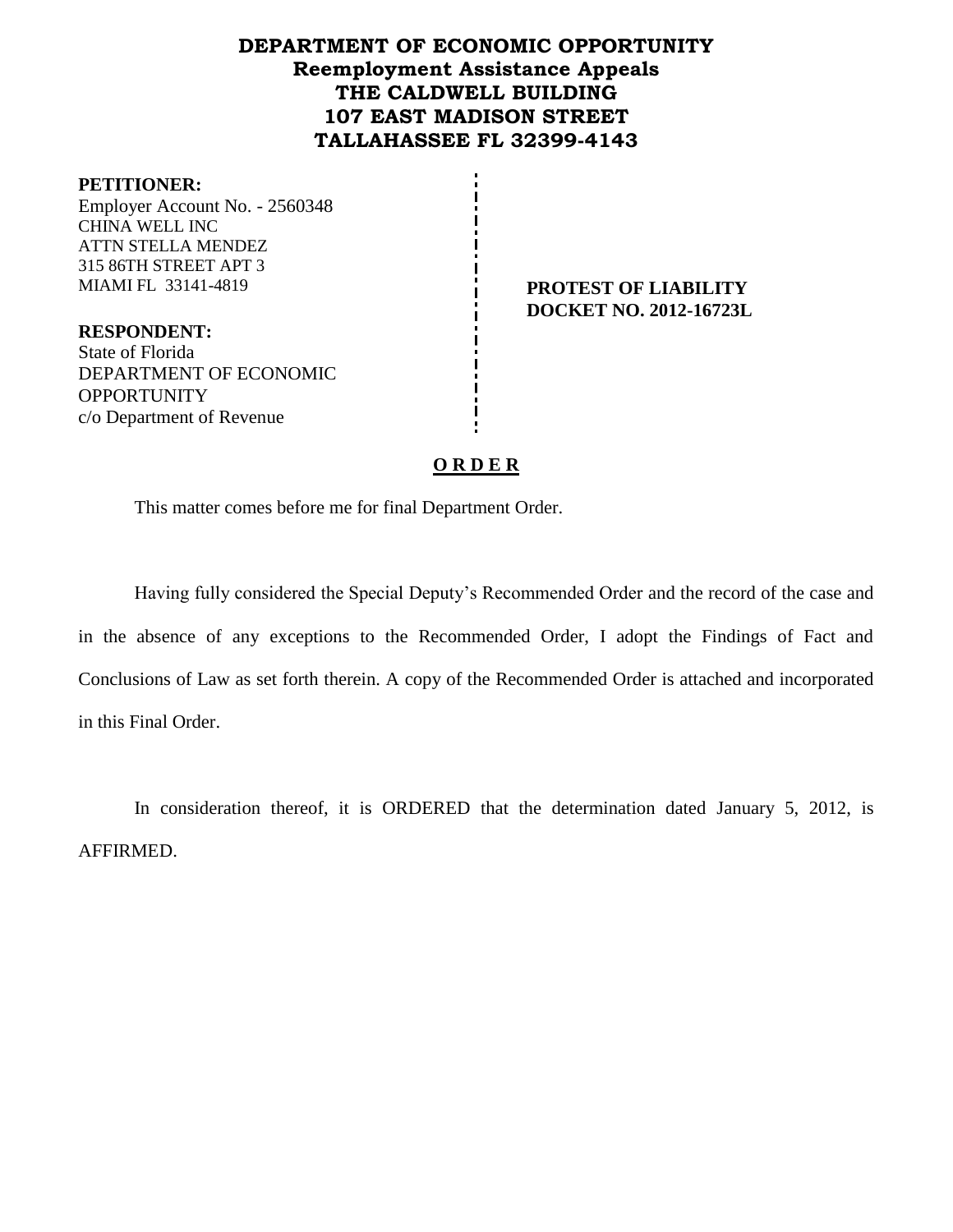#### **JUDICIAL REVIEW**

Any request for judicial review must be initiated within 30 days of the date the Order was filed. Judicial review is commenced by filing one copy of a *Notice of Appeal* with the DEPARTMENT OF ECONOMIC OPPORTUNITY at the address shown at the top of this Order and a second copy, with filing fees prescribed by law, with the appropriate District Court of Appeal. It is the responsibility of the party appealing to the Court to prepare a transcript of the record. If no court reporter was at the hearing, the transcript must be prepared from a copy of the Special Deputy's hearing recording, which may be requested from the Office of Appeals.

Cualquier solicitud para revisión judicial debe ser iniciada dentro de los 30 días a partir de la fecha en que la Orden fue registrada. La revisión judicial se comienza al registrar una copia de un *Aviso de Apelación* con la Agencia para la Innovación de la Fuerza Laboral [*DEPARTMENT OF ECONOMIC OPPORTUNITY]* en la dirección que aparece en la parte superior de este *Orden* y una segunda copia, con los honorarios de registro prescritos por la ley, con el Tribunal Distrital de Apelaciones pertinente. Es la responsabilidad de la parte apelando al tribunal la de preparar una transcripción del registro. Si en la audiencia no se encontraba ningún estenógrafo registrado en los tribunales, la transcripción debe ser preparada de una copia de la grabación de la audiencia del Delegado Especial [*Special Deputy*], la cual puede ser solicitada de la Oficina de Apelaciones.

Nenpòt demann pou yon revizyon jiridik fèt pou l kòmanse lan yon peryòd 30 jou apati de dat ke Lòd la te depoze a. Revizyon jiridik la kòmanse avèk depo yon kopi yon *Avi Dapèl* ki voye bay DEPARTMENT OF ECONOMIC OPPORTUNITY lan nan adrès ki parèt pi wo a, lan tèt *Lòd* sa a e yon dezyèm kopi, avèk frè depo ki preskri pa lalwa, bay Kou Dapèl Distrik apwopriye a. Se responsabilite pati k ap prezante apèl la bay Tribinal la pou l prepare yon kopi dosye a. Si pa te gen yon stenograf lan seyans lan, kopi a fèt pou l prepare apati de kopi anrejistreman seyans lan ke Adjwen Spesyal la te fè a, e ke w ka mande Biwo Dapèl la voye pou ou.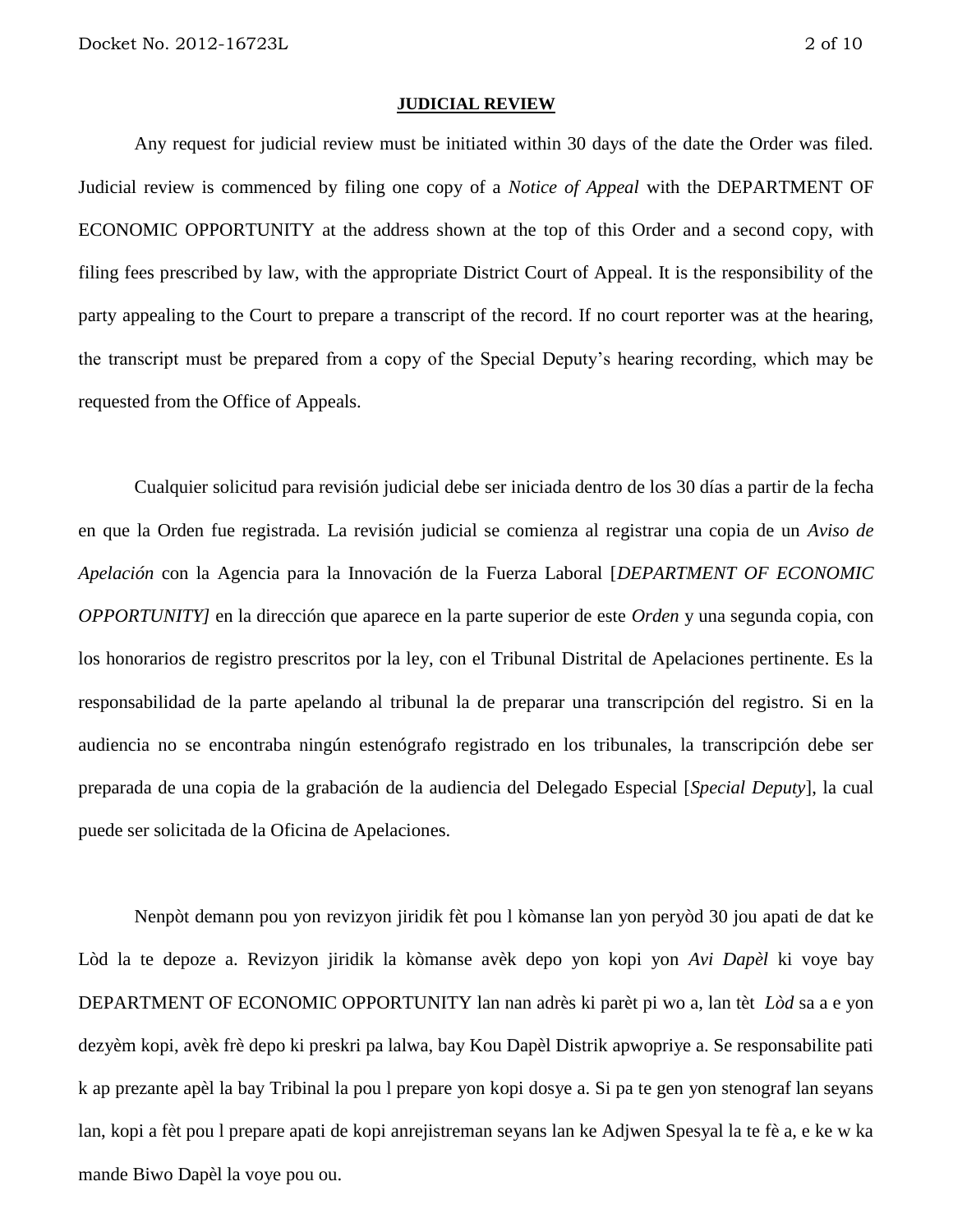DONE and ORDERED at Tallahassee, Florida, this day of **July, 2012**.



Altemese Smith, Assistant Director, Reemployment Assistance Services DEPARTMENT OF ECONOMIC OPPORTUNITY

FILED ON THIS DATE PURSUANT TO § 120.52, FLORIDA STATUTES, WITH THE DESIGNATED DEPARTMENT CLERK, RECEIPT OF WHICH IS HEREBY ACKNOWLEDGED.

\_\_\_\_\_\_\_\_\_\_\_\_\_\_\_\_\_\_\_\_\_\_\_\_\_\_\_\_ \_\_\_\_\_\_\_\_\_\_\_\_ DEPUTY CLERK DATE

## **CERTIFICATE OF SERVICE**

**I HEREBY CERTIFY that true and correct copies of the foregoing Final Order have been furnished to the persons listed below in the manner described, on the \_\_\_\_\_\_\_ day of July, 2012**.

Shmun 12.Z

SHANEDRA Y. BARNES, Special Deputy Clerk DEPARTMENT OF ECONOMIC OPPORTUNITY Reemployment Assistance Appeals 107 EAST MADISON STREET TALLAHASSEE FL 32399-4143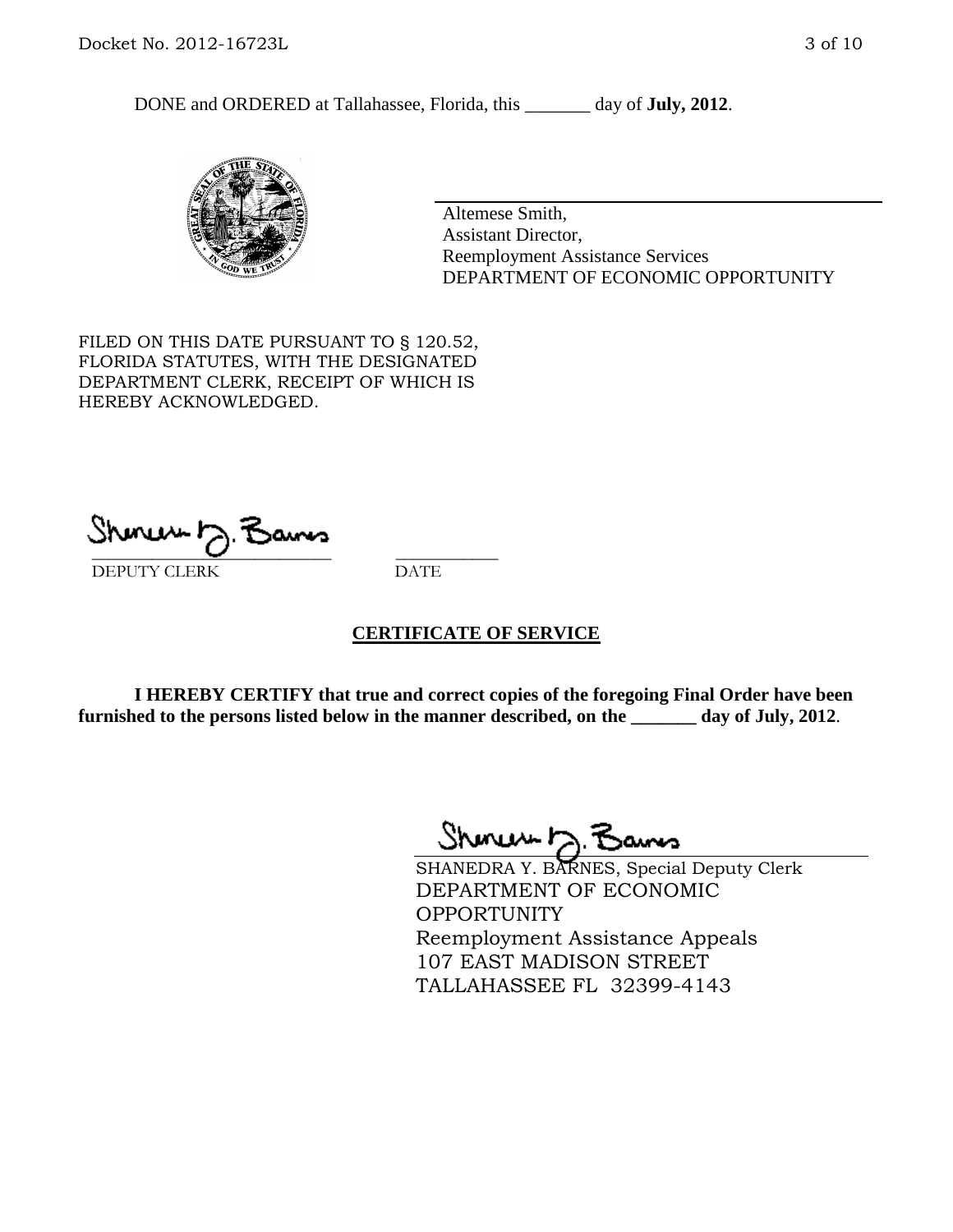By U.S. Mail:

CHINA WELL INC ATTN STELLA MENDEZ 315 86TH STREET APT 3 MIAMI FL 33141-4819

NAYSSA A KALLINTERIS 3270 NW 102ND STREET MIAMI FL 33147

DEPARTMENT OF REVENUE ATTN: VANDA RAGANS - CCOC #1 4624 5050 WEST TENNESSEE STREET TALLAHASSEE FL 32399

DOR BLOCKED CLAIMS UNIT ATTENTION MYRA TAYLOR P O BOX 6417 TALLAHASSEE FL 32314-6417

CHINA WELL INC 1108 KANE CONCOURSE SUITE 302 BAY HARBOR ISLANDS FL 33154

State of Florida DEPARTMENT OF ECONOMIC OPPORTUNITY c/o Department of Revenue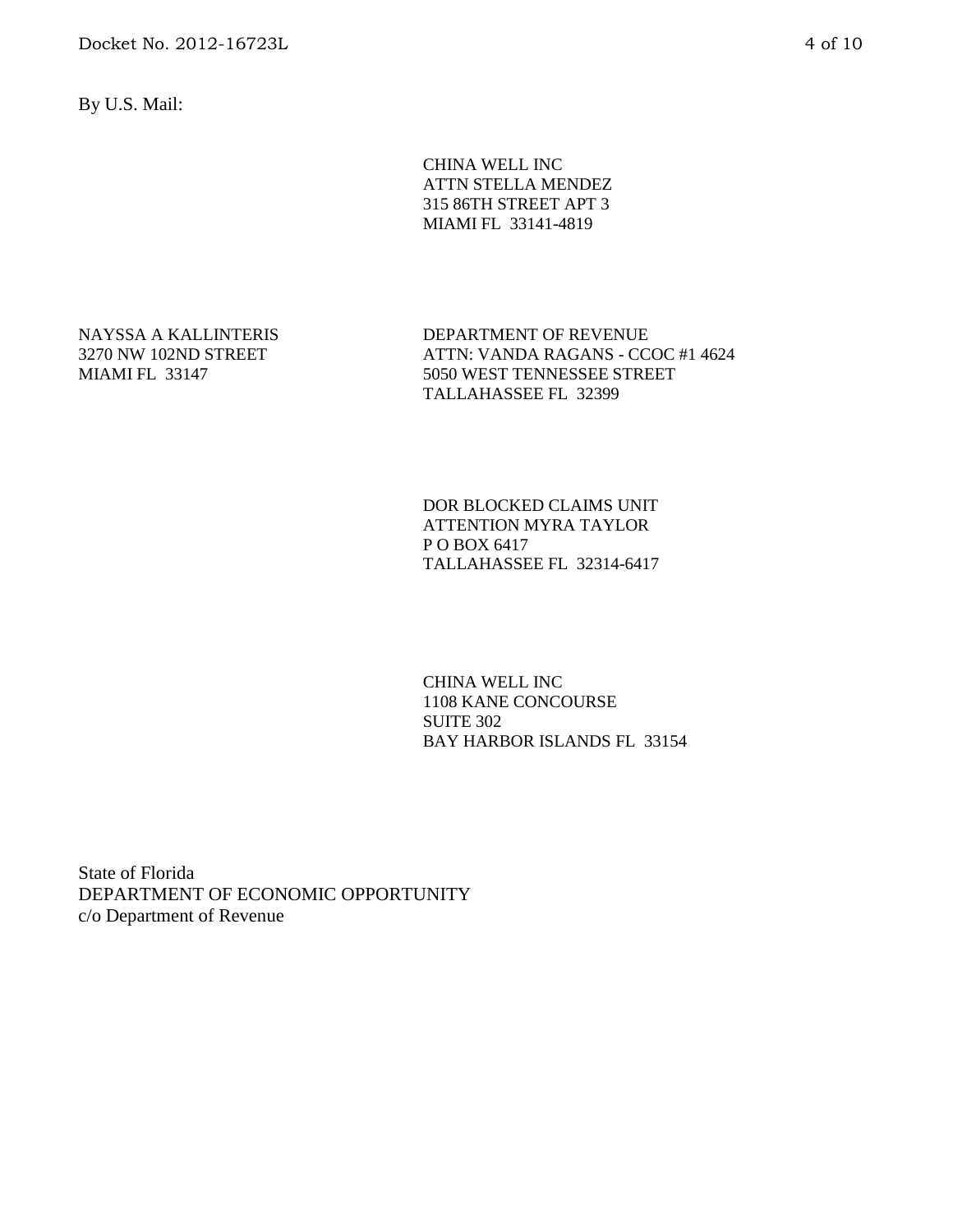## **DEPARTMENT OF ECONOMIC OPPORTUNITY Unemployment Compensation Appeals**

MSC 347 CALDWELL BUILDING 107 EAST MADISON STREET TALLAHASSEE FL 32399-4143

## **PETITIONER:**

Employer Account No. - 2560348 CHINA WELL INC ATTN STELLA MENDEZ 315 86TH STREET APT 3 MIAMI FL 33141-4819

> **PROTEST OF LIABILITY DOCKET NO. 2012-16723L**

#### **RESPONDENT:**

State of Florida DEPARTMENT OF ECONOMIC **OPPORTUNITY** c/o Department of Revenue

# **RECOMMENDED ORDER OF SPECIAL DEPUTY**

TO: Assistant Director, Interim Executive Director, Unemployment Compensation Services DEPARTMENT OF ECONOMIC OPPORTUNITY

This matter comes before the undersigned Special Deputy pursuant to the Petitioner's protest of the Respondent's determination dated January 5, 2012.

After due notice to the parties, a telephone hearing was held on April 26, 2012. The Petitioner, represented by its Manager, appeared and testified. The Respondent, represented by a Department of Revenue Tax Specialist II, appeared and testified. The Joined Party appeared and testified.

The record of the case, including the recording of the hearing and any exhibits submitted in evidence, is herewith transmitted. Proposed Findings of Fact and Conclusions or Law were not received.

#### **Issues:**

Whether services performed for the Petitioner by the Joined Party and other individuals as office manager constitute insured employment pursuant to sections 443.036(19); 443.036(21); 443.1216, Florida Statutes, and if so, the effective date of the liability.

Whether the Petitioner meets liability requirements for Florida unemployment compensation contributions, and if so, the effective date of liability, pursuant to sections 443.036(19); 443.036(21), Florida Statutes.

NON-APPEARANCE: Whether there is good cause for proceeding with an additional hearing, pursuant to Florida Administrative Code Rule 73B-10.035(18).

## **Findings of Fact:**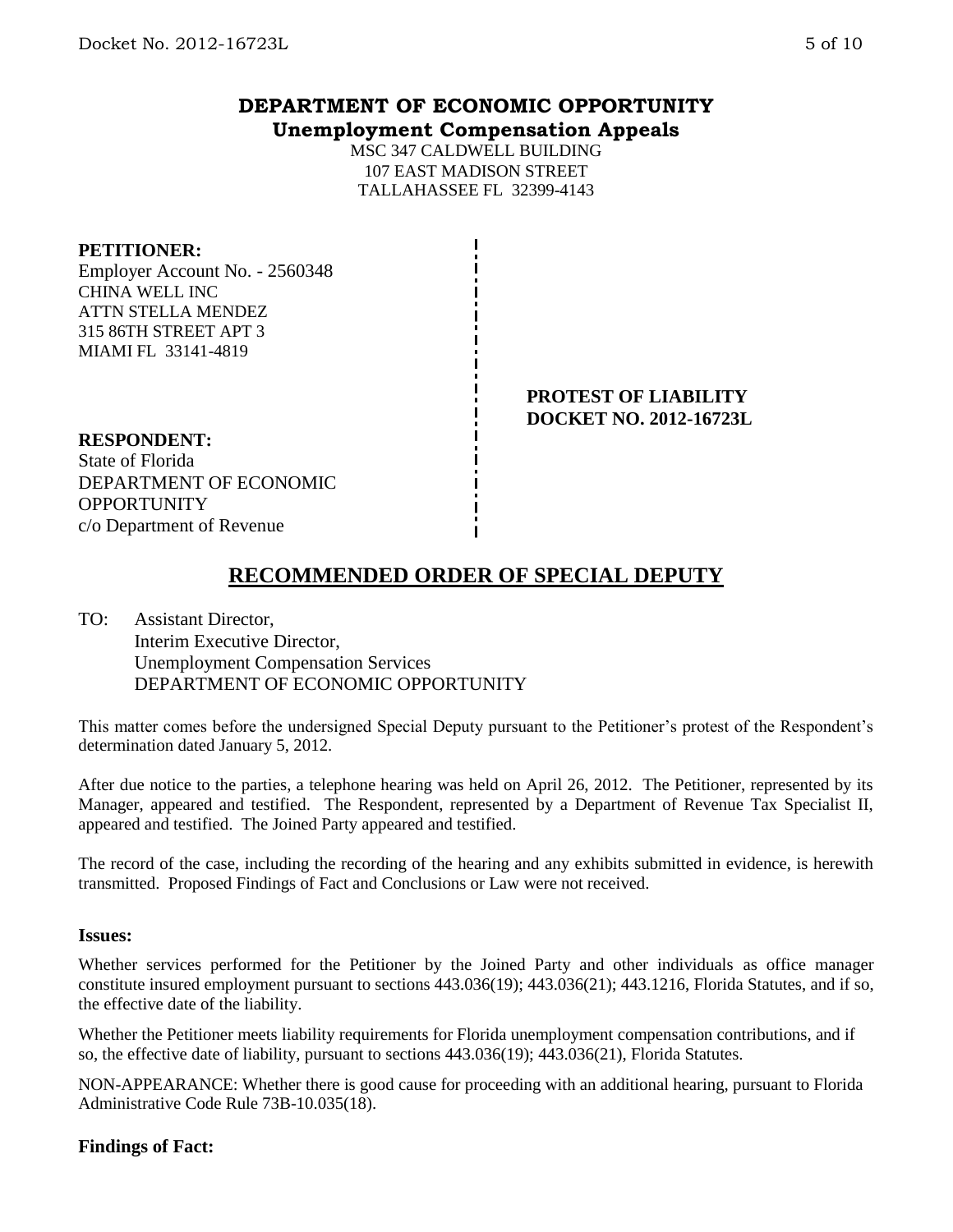- 1. The Petitioner is a Florida corporation, formed in 1999, that is engaged in the business of apartment management. The Petitioner manages three apartment buildings and several units at another location. The Petitioner maintains an office for the transaction of its business in Dade County, Florida.
- 2. The Joined Party performed services for the Petitioner as an office manager from June 2010, until October 14, 2011. The Joined Party's sister is the Petitioner's president. When the Joined Party lost her prior job at a medical office, the Petitioner's president offered the Joined Party a position as an office manager. The Joined Party was told that the work would entail general office duties and that she would be paid \$500 per week. The Joined Party accepted the position. There was no written agreement between the parties for the Joined Party's services.
- 3. The Joined Party's duties included answering the telephone, filing, making bank deposits, entering data in QuickBooks, collecting and processing timesheets from other workers, and preparing reports. The Joined Party had prior clerical experience. The Petitioner told the Joined Party how to answer the telephone and how to enter data into the Petitioner's computer system.
- 4. The Joined Party was expected to work during the Petitioner's regular business hours, which were 9:00 a.m. to 5:00 p.m., Monday through Friday. The Joined Party was given a key to the office. The Joined Party opened the office at 9:00 a.m. and closed the office at 5:00 p.m. Most of the time, the Joined Party was the only worker at the office.
- 5. The Petitioner provided the work space, telephone, computer, software, and all other equipment and supplies needed to perform the work. The Joined Party had no expenses in connection with the work.
- 6. The Joined Party reported to the Petitioner's president. On two or three occasions each week, the Petitioner's president came to the office to review reports prepared by the Joined Party and to sign checks and other documents. If the Petitioner's president discovered any mistakes in the Joined Party's work, the Joined Party would correct them during her normal working hours. The Joined Party was not required to correct her work without compensation.
- 7. The Joined Party did not invoice for her services. The Joined Party was paid a salary of \$500 per week, on a bi-weekly basis. The Joined Party received sick pay and holiday pay. The Petitioner did not withhold payroll taxes from the Joined Party's pay. The Petitioner reported the Joined Party's earnings on a form 1099-MISC. When the Joined Party was preparing to file her federal income tax return for 2010, her accountant advised her that she was being considered "self-employed" by the Petitioner. The Joined Party continued the relationship after learning that she would be responsible for her own taxes because she needed the job.
- 8. The Joined Party did not have her own business, occupational license, or business liability insurance. The Joined Party was required to personally perform the work.
- 9. Either party could terminate the relationship at any time without penalty or liability. The Petitioner notified the Joined Party by letter dated October 13, 2011, that her services were no longer needed.
- 10. The Joined Party filed a claim for unemployment compensation benefits effective October 9, 2011. When the Joined Party did not receive credit for her earnings with the Petitioner, a *Request for Reconsideration of Monetary Determination* was filed. An investigation was assigned to the Department of Revenue to determine if the Joined Party performed services for the Petitioner as an independent contractor or as an employee.
- 11. On January 5, 2012, the Department of Revenue issued a determination holding that the services performed by the Joined Party and other individuals, as office manager, constitute insured employment retroactive to September 1, 2010. The Petitioner filed a timely protest.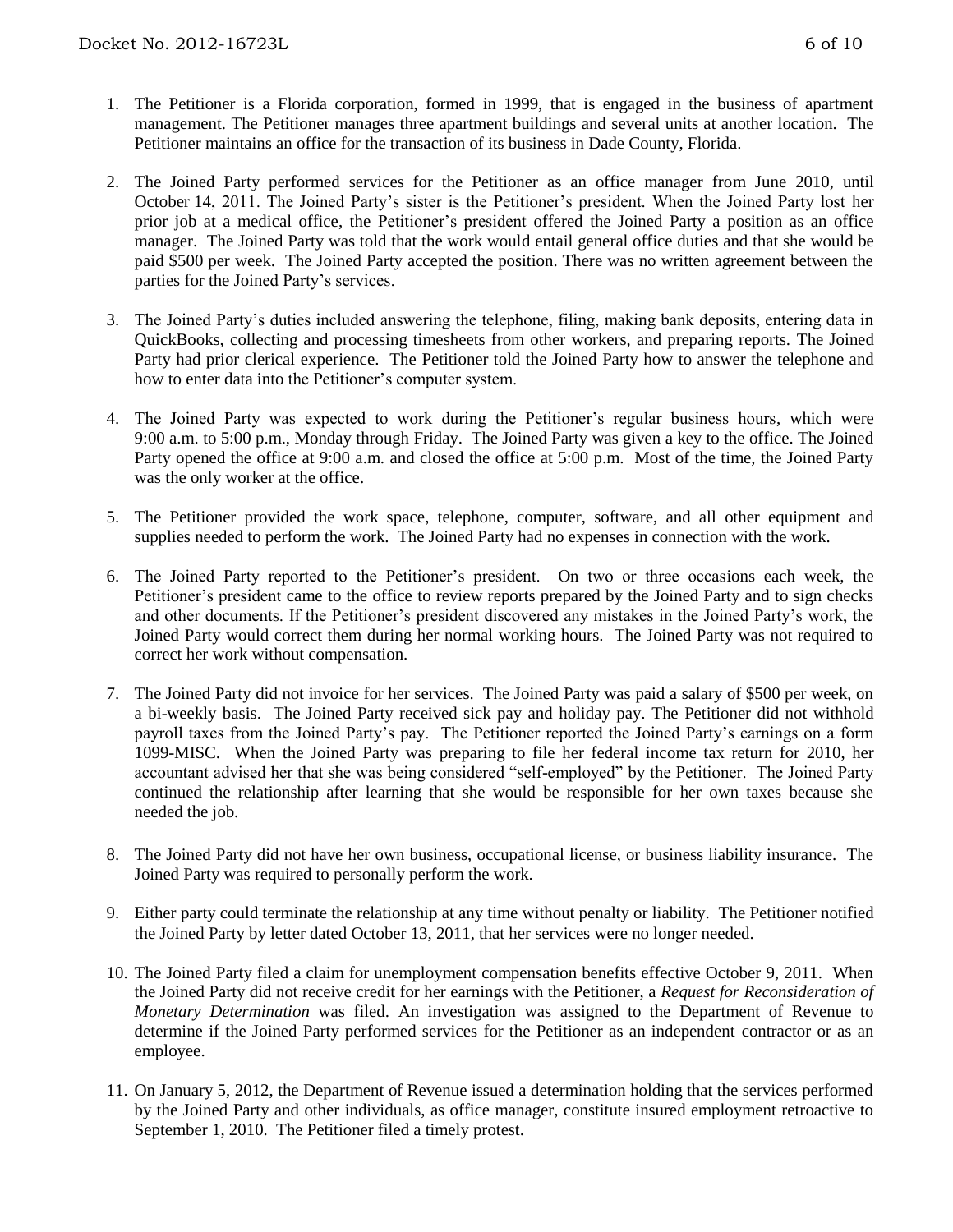12. Pursuant to the Petitioner's protest, a telephone hearing was scheduled for March 9, 2012. The Petitioner did not appear for the hearing, and, as a result, a Recommended Order of Dismissal was issued on March 13, 2012. The Petitioner did not receive the hearing notice because the notice was mailed to the Petitioner's former address. The special deputy attempted to contact the Petitioner by telephone at the time of the scheduled hearing and left voicemail messages for the Petitioner. The Petitioner's office was closed during the week in which the hearing was scheduled. After the Petitioner's manager returned to the office and heard the voicemail messages, the Petitioner filed a written request for rehearing on March 26, 2012.

#### **Conclusions of Law:**

13. Rule 73B-10.035(18), Florida Administrative Code, provides:

Request to Re-Open Proceedings. Upon written request of the Petitioner or upon the special deputy's own motion, the special deputy will for good cause rescind a Recommended Order to dismiss the case and reopen the proceedings. Upon written request of the Respondent or Joined Party, or upon the special deputy's own motion, the special deputy may for good cause rescind a Recommended Order and reopen the proceedings if the party did not appear at the most recently scheduled hearing and the special deputy entered a recommendation adverse to the party. The special deputy will have the authority to reopen an appeal under this rule provided that the request is filed or motion entered within the time limit permitted to file exceptions to the Recommended Order. A threshold issue to be decided at any hearing held to consider allowing the entry of evidence on the merits of a case will be whether good cause exists for a party's failure to attend the previous hearing. If good cause is found, the special deputy will proceed on the merits of the case. If good cause is not found, the Recommended Order will be reinstated.

- 14. The Petitioner failed to attend the March 9, 2012, hearing because the Petitioner did not receive notice of the hearing and was not aware of the hearing. The Petitioner made a timely request for reopening. Thus, good cause has been established and the Recommended Order of Dismissal is rescinded.
- 15. The issue in this case, whether services performed for the Petitioner constitute employment subject to the Florida Unemployment Compensation Law, is governed by Chapter 443, Florida Statutes. Section 443.1216(1)(a)2, Florida Statutes, provides that employment subject to the chapter includes service performed by individuals under the usual common law rules applicable in determining an employeremployee relationship.
- 16. The Supreme Court of the United States held that the term "usual common law rules" is to be used in a generic sense to mean the "standards developed by the courts through the years of adjudication." United States v. W.M. Webb, Inc., 397 U.S. 179 (1970).
- 17. The Supreme Court of Florida adopted and approved the tests in 1 Restatement of Law, Agency 2d Section 220 (1958), for use to determine if an employment relationship exists. See Cantor v. Cochran, 184 So.2d 173 (Fla. 1966); Miami Herald Publishing Co. v. Kendall, 88 So.2d 276 (Fla. 1956); Magarian v. Southern Fruit Distributors, 1 So.2d 858 (Fla. 1941); see also Kane Furniture Corp. v. R. Miranda, 506 So.2d 1061 (Fla. 2d DCA 1987).
- 18. Restatement of Law is a publication, prepared under the auspices of the American Law Institute, which explains the meaning of the law with regard to various court rulings. The Restatement sets forth a nonexclusive list of factors that are to be considered when judging whether a relationship is an employment relationship or an independent contractor relationship.
- 19. 1 Restatement of Law, Agency 2d Section 220 (1958) provides:
	- (1) A servant is a person employed to perform services for another and who, in the performance of the services, is subject to the other's control or right of control.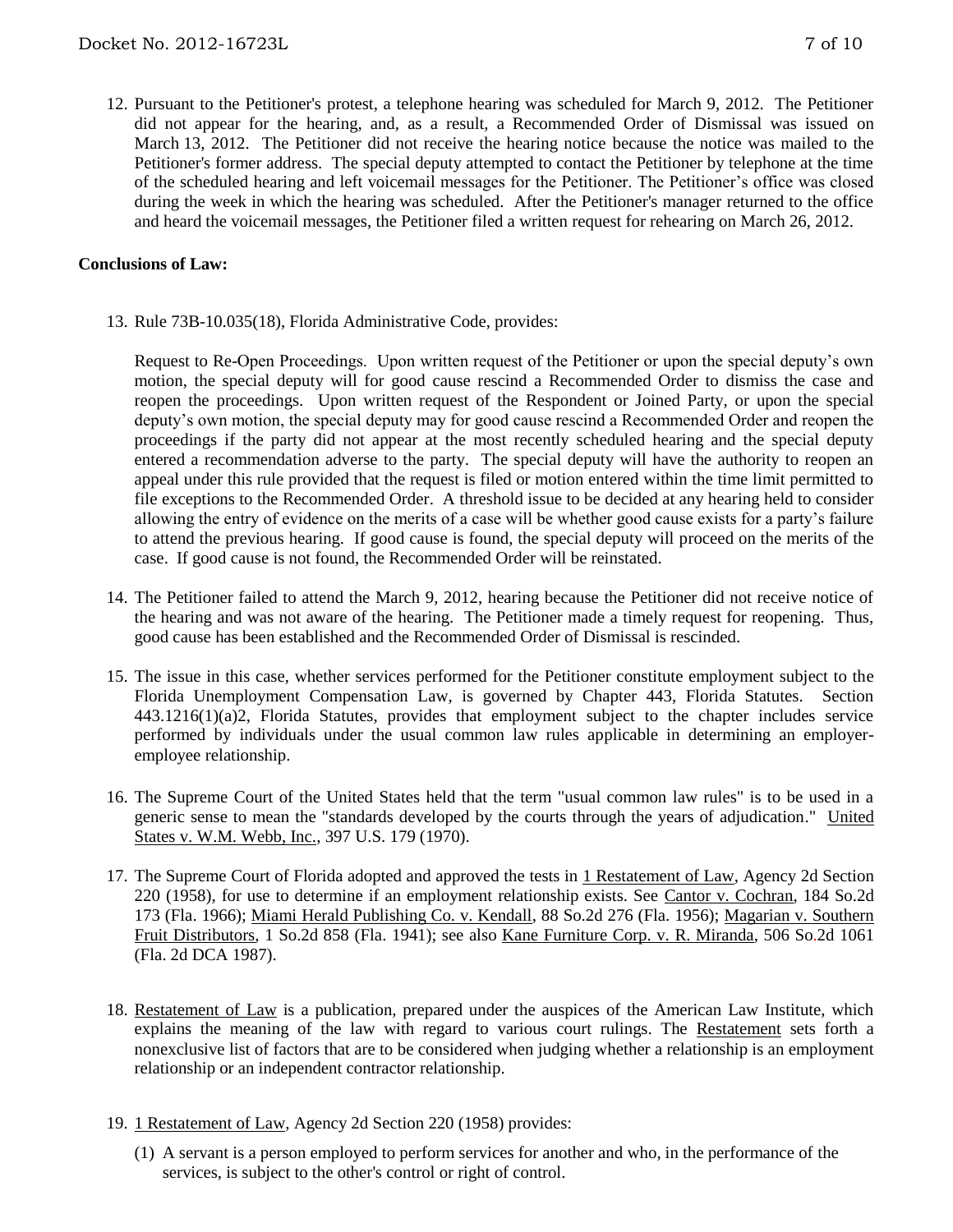- (2) The following matters of fact, among others, are to be considered:
	- (a) the extent of control which, by the agreement, the business may exercise over the details of the work;
	- (b) whether or not the one employed is engaged in a distinct occupation or business;
	- (c) the kind of occupation, with reference to whether, in the locality, the work is usually done under the direction of the employer or by a specialist without supervision;
	- (d) the skill required in the particular occupation;
	- (e) whether the employer or the worker supplies the instrumentalities, tools, and the place of work for the person doing the work;
	- (f) the length of time for which the person is employed;
	- $(g)$  the method of payment, whether by the time or by the job;
	- (h) whether or not the work is a part of the regular business of the employer;
	- (i) whether or not the parties believe they are creating the relation of master and servant;
	- (j) whether the principal is or is not in business.
- 20. Comments in the Restatement explain that the word "servant" does not exclusively connote manual labor, and the word "employee" has largely replaced "servant" in statutes dealing with various aspects of the working relationship between two parties.
- 21. In Department of Health and Rehabilitative Services v. Department of Labor & Employment Security, 472 So.2d 1284 (Fla. 1<sup>st</sup> DCA 1985) the court confirmed that the factors listed in the Restatement are the proper factors to be considered in determining whether an employer-employee relationship exists. However, in citing La Grande v. B&L Services, Inc., 432 So.2d 1364, 1366 (Fla.  $1<sup>st</sup>$  DCA 1983), the court acknowledged that the question of whether a person is properly classified an employee or an independent contractor often cannot be answered by reference to "hard and fast" rules, but rather must be addressed on a case-by-case basis.
- 22. The evidence presented in this case does not reveal the existence of any agreement, verbal or written, specifying whether the Joined Party would perform services as an employee or as an independent contractor. In Keith v. News & Sun Sentinel Co., 667 So.2d 167 (Fla. 1995), the Court held that in determining the status of a working relationship, the agreement between the parties should be examined if there is one. In providing guidance on how to proceed absent an express agreement the Court stated "In the event that there is no express agreement and the intent of the parties cannot be otherwise determined, courts must resort to a fact specific analysis under the Restatement based on the actual practice of the parties."
- 23. The Petitioner's business is apartment management. The Joined Party performed services on a full-time basis as an office manager. The work performed by the Joined Party was not separate and distinct from the Petitioner's business, but was an integral and necessary part of the Petitioner's business. The Joined Party did not have her own business. The Joined Party did not have any expense or financial risk associated with the work performed for the Petitioner.
- 24. The Petitioner exercised significant control over how the Joined Party performed the work. The Joined Party was required to perform the work at the Petitioner's office during hours determined by the Petitioner. The Joined Party was told how to answer the telephone and how to enter certain data in the Petitioner's system. The Petitioner provided all of the equipment and supplies needed for the work. The Joined Party was required to personally perform the work and could not hire others to perform the work for her. In Adams v. Department of Labor and Employment Security, 458 So.2d 1161 (Fla. 1<sup>st</sup> DCA 1984), the Court held that the basic test for determining a worker's status is the employing unit's right of control over the manner in which the work is performed. The Court, quoting Farmer's and Merchant's Bank v. Vocelle, 106 So.2d 92 (Fla. 1<sup>st</sup> DCA 1958), stated: "[I]f the person serving is merely subject to the control of the person being served as to the results to be obtained, he is an independent contractor; if he is subject to the control of the person being served as to the means to be used, he is not an independent contractor."
- 25. The Petitioner determined the rate and method of payment. The Joined Party was paid by time rather than by the job. The Joined Party received holiday pay and sick pay, benefits normally reserved for employees.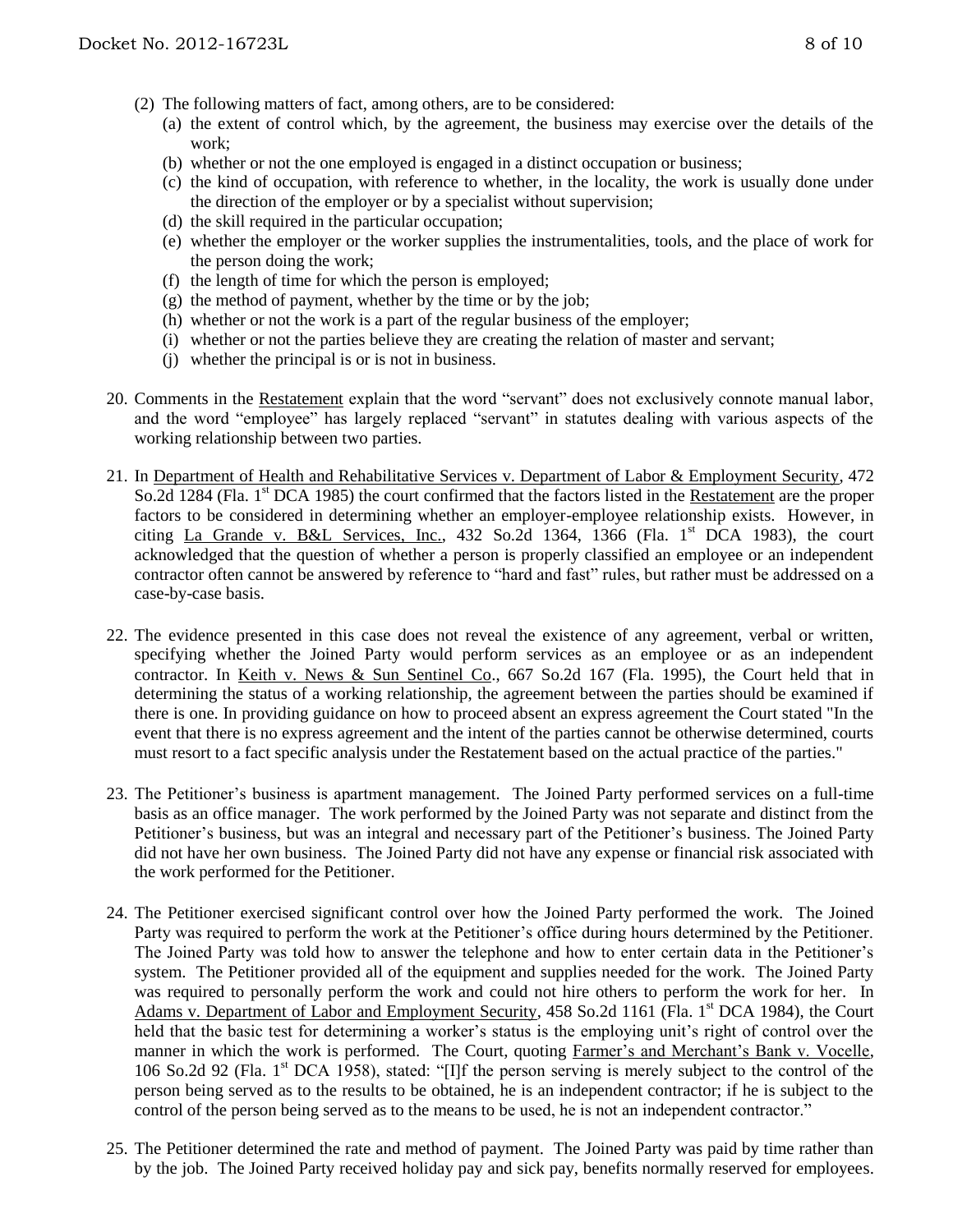The fact that the Petitioner chose not to withhold taxes from the Joined Party's pay does not, standing alone, establish an independent contractor relationship.

- 26. Either party had the right to terminate the relationship at any time without incurring liability for breach of contract. The Joined Party performed services for the Petitioner for approximately sixteen months. These facts reveal the existence of an at-will relationship of relative permanence. In Cantor v. Cochran, 184 So.2d 173 (Fla. 1966), the court in quoting 1 Larson, Workmens' Compensation Law, Section 44.35, stated: "The power to fire is the power to control. The absolute right to terminate the relationship without liability is not consistent with the concept of independent contractor, under which the contractor should have the legal right to complete the project contracted for and to treat any attempt to prevent completion as a breach of contract."
- 27. It is concluded that the services performed for the Petitioner by the Joined Party as office manager constitute insured employment.
- 28. Section 443.1215, Florida Statutes, provides:
- (1) Each of the following employing units is an employer subject to this chapter:
- (a) An employing unit that:
- 1. In a calendar quarter during the current or preceding calendar year paid wages of at least \$1,500 for service in employment; or
- 2. For any portion of a day in each of 20 different calendar weeks, regardless of whether the weeks were consecutive, during the current or preceding calendar year, employed at least one individual in employment, irrespective of whether the same individual was in employment during each day.
- 29. The Joined Party performed services for the Petitioner from June 2010 until October 2011. Those services are sufficient to establish liability based on the fact that the Petitioner employed at least one individual in employment during twenty calendar weeks during a calendar year.

**Recommendation:** It is recommended that the determination dated January 5, 2012, be AFFIRMED.

Respectfully submitted on June 1, 2012.



SUSAN WILLIAMS, Special Deputy Office of Appeals

A party aggrieved by the *Recommended Order* may file written exceptions to the Director at the address shown above within fifteen days of the mailing date of the *Recommended Order*. Any opposing party may file counter exceptions within ten days of the mailing of the original exceptions. A brief in opposition to counter exceptions may be filed within ten days of the mailing of the counter exceptions. Any party initiating such correspondence must send a copy of the correspondence to each party of record and indicate that copies were sent.

Una parte que se vea perjudicada por la *Orden Recomendada* puede registrar excepciones por escrito al Director Designado en la dirección que aparece arriba dentro de quince días a partir de la fecha del envío por correo de la *Orden Recomendada*. Cualquier contraparte puede registrar contra-excepciones dentro de los diez días a partir de la fecha de envió por correo de las excepciones originales. Un sumario en oposición a contra-excepciones puede ser registrado dentro de los diez días a partir de la fecha de envío por correo de las contra-excepciones. Cualquier parte que dé inicio a tal correspondencia debe enviarle una copia de tal correspondencia a cada parte contenida en el registro y señalar que copias fueron remitidas.